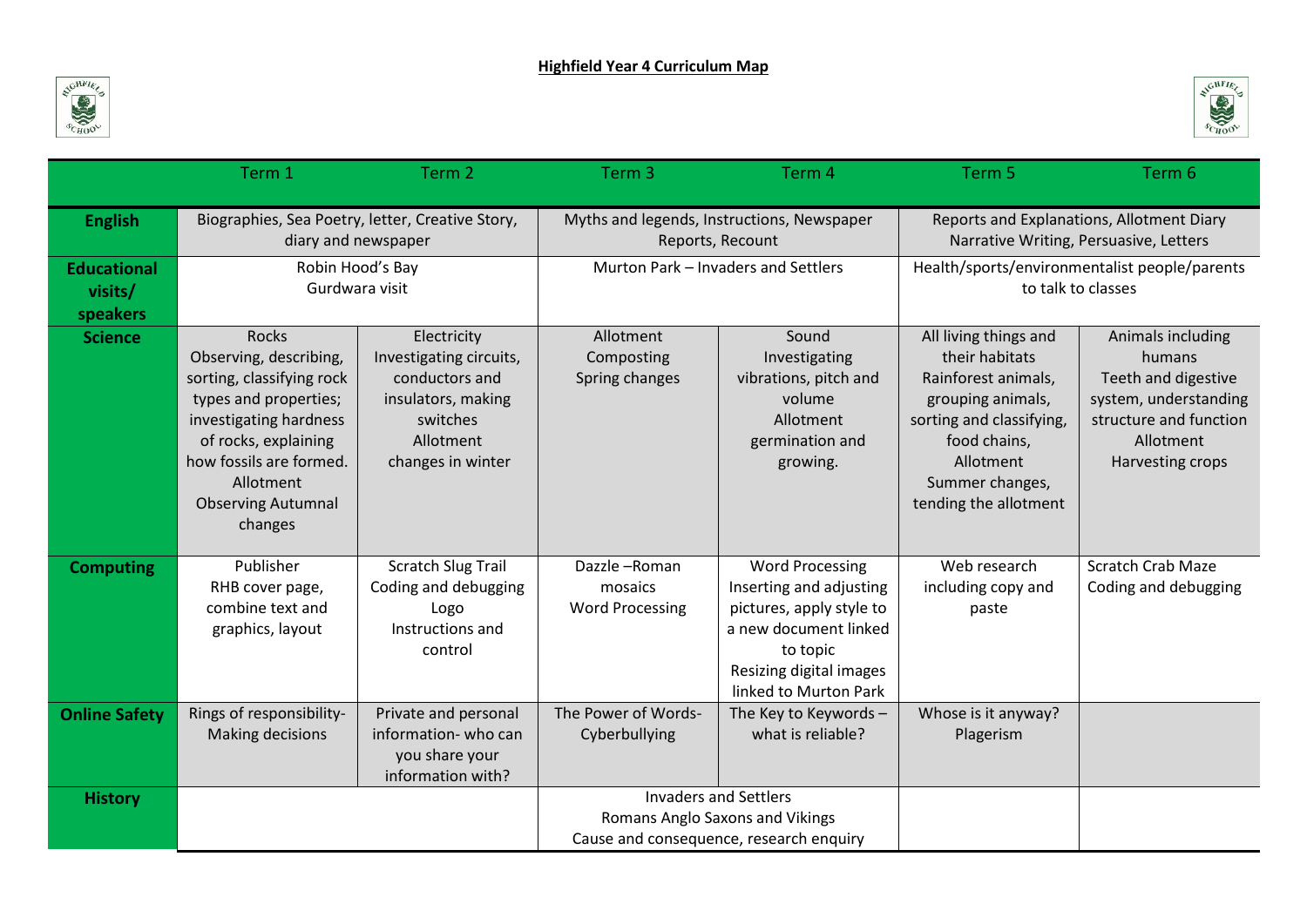|                    |                                                                                                                                                                                 |                                                                            | evidence, continuity and change, similarity and<br>difference, significance.                                  |                                                                                            |                                                                                             |                                                                                                                                         |
|--------------------|---------------------------------------------------------------------------------------------------------------------------------------------------------------------------------|----------------------------------------------------------------------------|---------------------------------------------------------------------------------------------------------------|--------------------------------------------------------------------------------------------|---------------------------------------------------------------------------------------------|-----------------------------------------------------------------------------------------------------------------------------------------|
| <b>Geography</b>   | Robin Hood's Bay - direction work, points of<br>compass, coastline features, village, city, town,                                                                               |                                                                            |                                                                                                               |                                                                                            | Caring for the Environment, Pollution, Recycling<br>and Conservation Issues                 |                                                                                                                                         |
|                    | fieldwork, processes and human and physical<br>characteristics                                                                                                                  |                                                                            |                                                                                                               |                                                                                            | grounds/basic map skills<br>Interpreting sources of geographical information,               | Map Work, Orienteering in the school<br>physical and human characteristics, interpreting<br>and communicating geographical information. |
| Art                | Cottages and Star Fish: collage, paintings, pastels,<br>drawing, charcoal, printing, textiles                                                                                   |                                                                            | Roman Mosaics (Computing), People collage,<br>Anglo-Saxon illuminated letters, clay Viking pot,               |                                                                                            | <b>Rainforest and Exotic Animals</b><br>Drawing in pastels, painting patterns, looking at   |                                                                                                                                         |
| <b>DT</b>          | Christmas cards and crafts                                                                                                                                                      | Starfish (sewing)<br><b>Baking Christmas spicy</b>                         | Mother's Day cards<br><b>Wooden Siege Machines</b>                                                            |                                                                                            | the work of Okuda San Miguel<br>Potato salad including food from the allotment<br>Packaging |                                                                                                                                         |
|                    |                                                                                                                                                                                 | biscuits                                                                   |                                                                                                               |                                                                                            |                                                                                             |                                                                                                                                         |
| <b>RE</b>          | Sikhism, Divali and visit Gurdwara<br>Gurus, 5Ks, Gurdwara                                                                                                                      |                                                                            | <b>Inspirational People</b><br>Heroes, Mother Teresa, Helen Keller, Louis<br>Braille, Ghandi, Thomas Barnardo |                                                                                            | Non-religious approaches to life<br>Humanism<br><b>British Values, Humanists</b>            |                                                                                                                                         |
| <b>PSHE</b>        | Mindmate - feelings<br>and emotions                                                                                                                                             | Playing Safe - online<br>gaming                                            | Democracy-parliament<br>and elections                                                                         | Alcohol - facts and safe<br>use                                                            | Borrowing and earning<br>money - budgeting<br>and spending                                  | Physical Health-water<br>safety, food choices,<br>road safety, healthy<br>lifestyle                                                     |
| <b>PE</b>          | Co-ordination-floor<br>movement patterns<br><b>Balance</b><br>Swimming (Class A)                                                                                                | Dynamic balance to<br>agility<br>Rolling and jumping<br>Swimming (Class A) | Aerobics<br>Swimming (Class B)                                                                                | Aerobics<br>Co-ordination with<br>equipment<br><b>Invasion Games</b><br>Swimming (Class B) | Agility<br>reaction/response<br>Intensive swimming                                          | Agility-ball chasing<br>Athletics<br>Intensive swimming                                                                                 |
| <b>French</b>      | Face and body parts                                                                                                                                                             | Animals and snow                                                           | family                                                                                                        | Sounds<br>pets<br>Easter                                                                   | <b>Hobbies</b>                                                                              | Numbers and weather                                                                                                                     |
| <b>Music</b>       | Storm at sea composition<br>Robin Hood's Bay Concert                                                                                                                            |                                                                            | Invaders and Settlers music                                                                                   |                                                                                            | Composition - Sounds of the Rainforest                                                      |                                                                                                                                         |
| <b>Mathematics</b> | Count in multiples of 6, 7, 9, 25 and 1000<br>$\bullet$<br><b>Find 1000</b><br>Count backwards through zero to include negative numbers<br>Recognise place value to four-digits |                                                                            |                                                                                                               |                                                                                            |                                                                                             |                                                                                                                                         |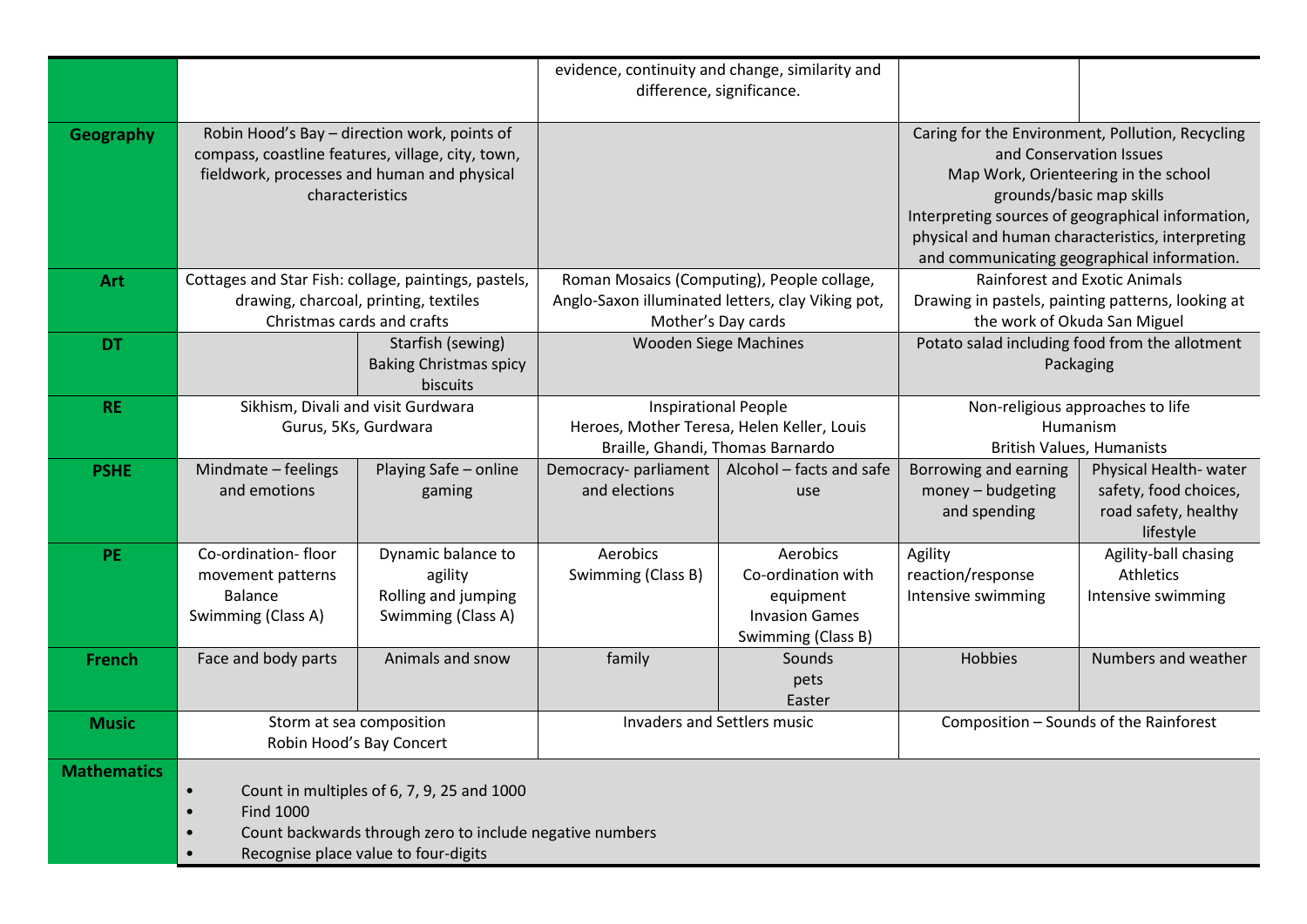- Order/compare numbers beyond 1000
- Identify, represent and estimate numbers
- Round any number to nearest 10, 100 or 1000
- Solve larger number and practical problems\*\*
- Read Roman numerals to 100 and the changing of the system to include zero
- Add and subtract with up to four digits using formal written methods (column) where appropriate
- Estimate an answer and use inverse operations to check answers
- Solve two-step addition and subtraction problems in contexts, deciding methods/operations to use and why
- Recall multiplication and division facts for times tables up to 12 x 12
- Use place value and known facts to multiply and divide mentally including; multiply by 0 and 1, divide by 0 and 1, multiply together three

## numbers

- Recognise and use factor pairs and commutativity in mental calculations
- Multiply two-digit and three-digit numbers by a one-digit number using a formal written layout
- Solve problems including the distributive law to multiply two-digit numbers by one-digit, integer scaling problems and correspondence problems (n objects related to m objects)
- Recognise and show using diagrams families of common equivalent fractions
- Count up and down in hundredths; recognise that hundredths arise when dividing an object by 100 and dividing tenths by 10
- Solve problems involving harder fractions to calculate quantities, and fractions to divide quantities, including non-unit fractions and wholenumber answers
- Add and subtract fractions with the same denominator
- Recognise and write decimal equivalents for tenths and hundredths
- Recognise and write decimal equivalents for  $\frac{1}{4}$ ,  $\frac{1}{2}$ ,  $\frac{3}{4}$
- Find the effect of dividing a one or two-digit number by 10 or 100 and their value
- Round decimals with one decimal place to the nearest whole number
- Compare decimals up to two decimal places
- Solve simple measure and money problems involving fractions and decimals to two decimal places
- Convert between different units of measure
- Measure and calculate the perimeter of rectilinear figures in cm and m
- Find the area of rectilinear figures by counting squares
- Estimate, compare and calculate different measures, including money in £ and p
- Read, write and convert time between analogue and digital 12- and 24-hour clocks
- Solve problems involving converting from hours to minutes; minutes to seconds; years to months; weeks to days
- Compare and classify geometric shapes including quadrilaterals and triangles, based on their properties and sizes
- Identify acute and obtuse angles and compare and order angles up to two right angles by size
- Identify lines of symmetry in 2-D shapes presented in different orientations
- Complete a simple symmetric figure with respect to a specific line of symmetry
- Describe positions on a 2-D grid as coordinates in the first quadrant